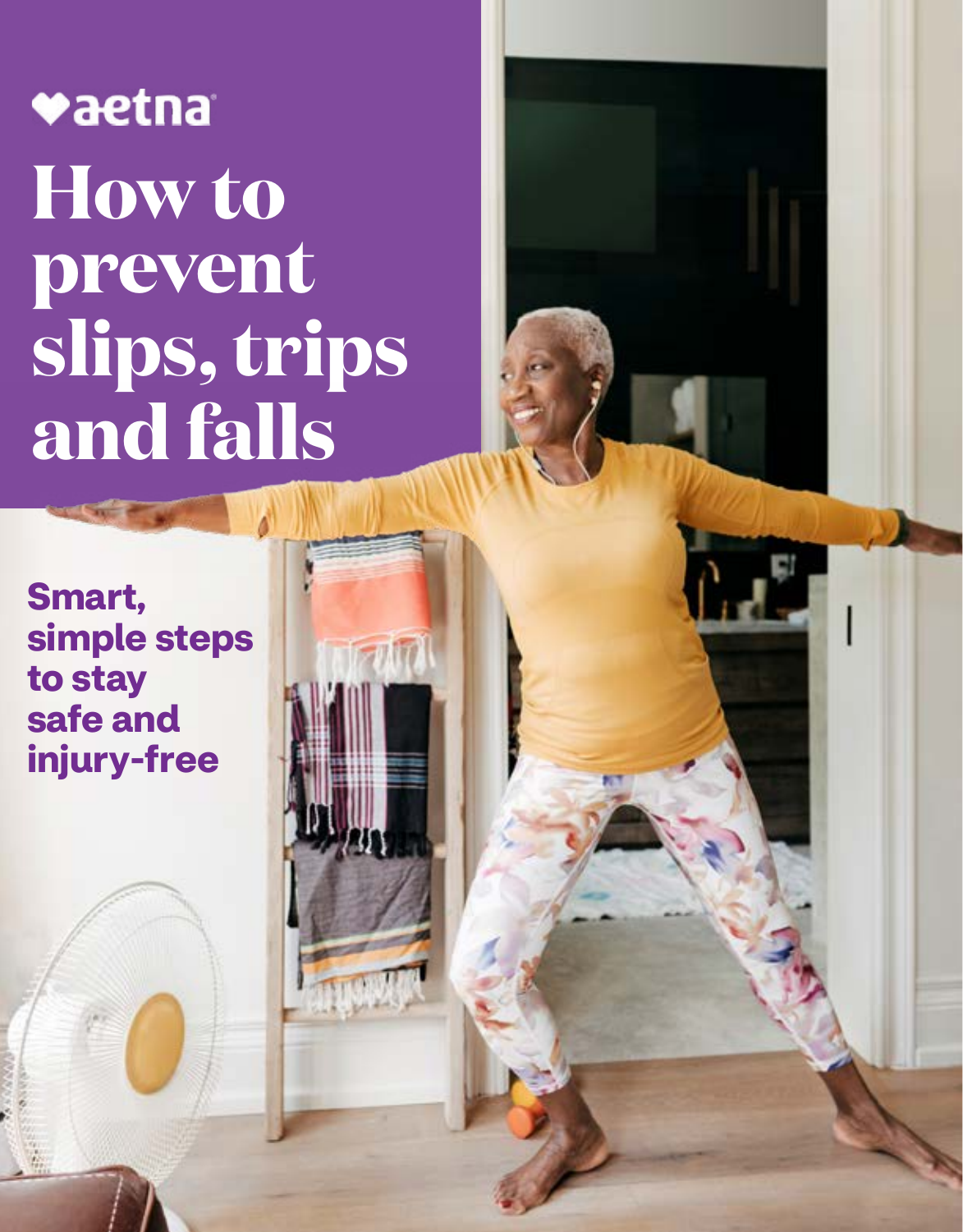# **6 steps you can take to lower your risk of falling**

### **Don't trip up your chance for a healthier, more independent life**

Have you ever taken a tumble? Join the club. Every second of every day, somebody over the age of 65 falls to the ground. Most of the time, they get back up, dust themselves off and keep going.

Sometimes, though, falls can lead to serious injury or even death. One of every 5 falls results in an injury, such as a broken bone or head injury. Each year, more than 300,000 older adults take a spill that ends with a broken hip.1 Ouch!

"Falls can leave you feeling isolated from the friends and social activities you enjoy," says Elizabeth A. Phelan, MD, founding director of the fall prevention clinic at Harborview Medical Center in Seattle. "A fall can rob you of your independence."

But falls don't have to happen. "There are a number of action steps you can take to avoid falls," says Dr. Phelan. Try these six tips to lower your risk of falling.





## **1 <b>1 Talk to your doctor**<br> **1** *No***ur chances of falling go way up if about your risks**

you've fallen in the past year, if you use a cane or if you often feel sad or depressed. Your doctor can share ways to lower these and other risks.



### **2 Get your eyes checked yearly**

For older adults, poor vision doubles the risk of falling.2 "Anything that interferes with your eyesight can be dangerous," says Dr. Phelan."Even wearing the wrong glasses prescription."

Call your doctor if you notice vision changes. You may need cataract surgery or treatment for agerelated macular degeneration.

1. Centers for Disease Control. Keep on your feet: preventing older adult falls. December 16, 2020. Available at: [cdc.gov/injury/features/older](http://cdc.gov/injury/features/older-adult-falls/index.html)[adult-falls/index.html.](http://cdc.gov/injury/features/older-adult-falls/index.html) Accessed on August 31, 2021. 2. Centers for Disease Control. Vision impairment and older adult falls. August 10, 2021. Available at: [cdc.gov/visionhealth/resources/features/vision-loss-falls.html.](http://cdc.gov/injury/features/older-adult-falls/index.html) Accessed on August 31, 2021.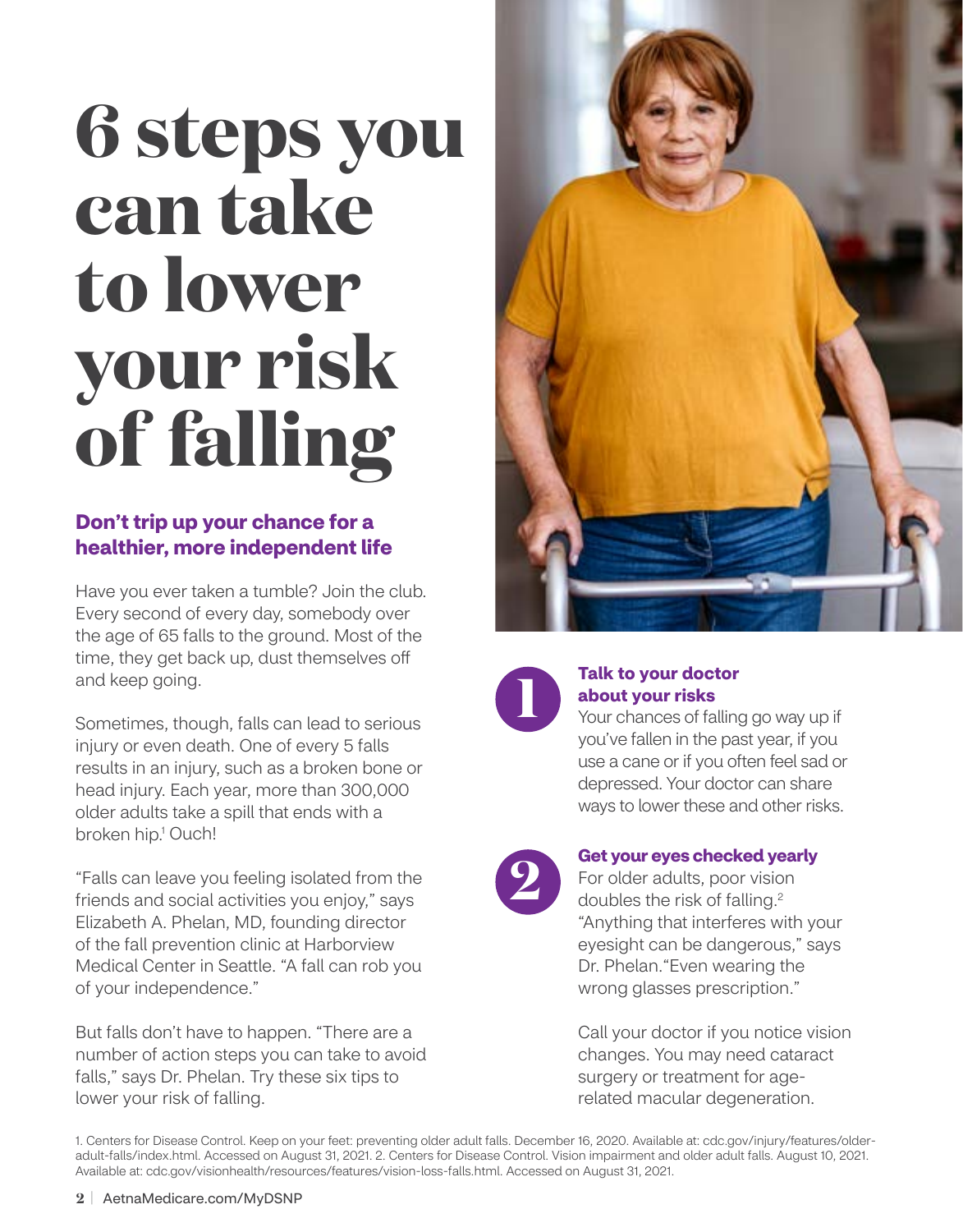



**3 Assess your gait**  Your doctor can do this during your annual wellness visit. "I watch patients walk to make sure their  $g$ ait — the way they walk — is steady and strong," says Sterling Ransone, MD, president-elect of the American Academy of Family Physicians.

> If your doctor is concerned, they may send you to physical therapy and encourage you to exercise more, especially walking and lifting weights. Exercise helps strengthen muscles and bones. It also reduces the fear of falling, and that fear can actually lead to more falls.



**4 <b>Check your blood pressure**<br>
If your blood pressure is too lo<br>
there may not be enough bloc If your blood pressure is too low, there may not be enough blood getting to your brain, says Kathryn Boling, MD, a family physician at Mercy Medical Center in Baltimore.

> "When you stand up from sitting in a chair or get out of bed, you might feel dizzy. Do it very slowly." Medications and habits like drinking plenty of water can help keep your blood pressure normal.



**Review your medications**<br> **1997 Any medication that affects<br>
central nervous system can** "Any medication that affects your central nervous system can make you more likely to fall," says Dr. Phelan. The nervous system is responsible for balance and movement.

> Prescriptions for pain, sleeping, anxiety or depression can be risky. So can some over-the-counter medications like Benadryl, a common ingredient in allergy medicines that can make you sleepy or dizzy. Your doctor can help you adjust your meds and avoid their side effects.



**6 <b>Pay attention to your hearing**<br> **6** Good hearing can help you tune<br>
in to obstacles you might trip over, Good hearing can help you tune like pets or small children. It also helps you keep your balance.

> "One study showed that when people with hearing loss got hearing aids, their balance improved," says Dr. Phelan.<sup>3</sup> Hearing loss is treatable, so schedule a hearing test if you're due.

3. Washington University. Hearing aids may improve balance. December 11, 2014. Available at: [source.wustl.edu/2014/12/hearing-aids-may](http://source.wustl.edu/2014/12/hearing-aids-may-improve-balance/)[improve-balance/.](http://source.wustl.edu/2014/12/hearing-aids-may-improve-balance/) Accessed on August 31, 2021.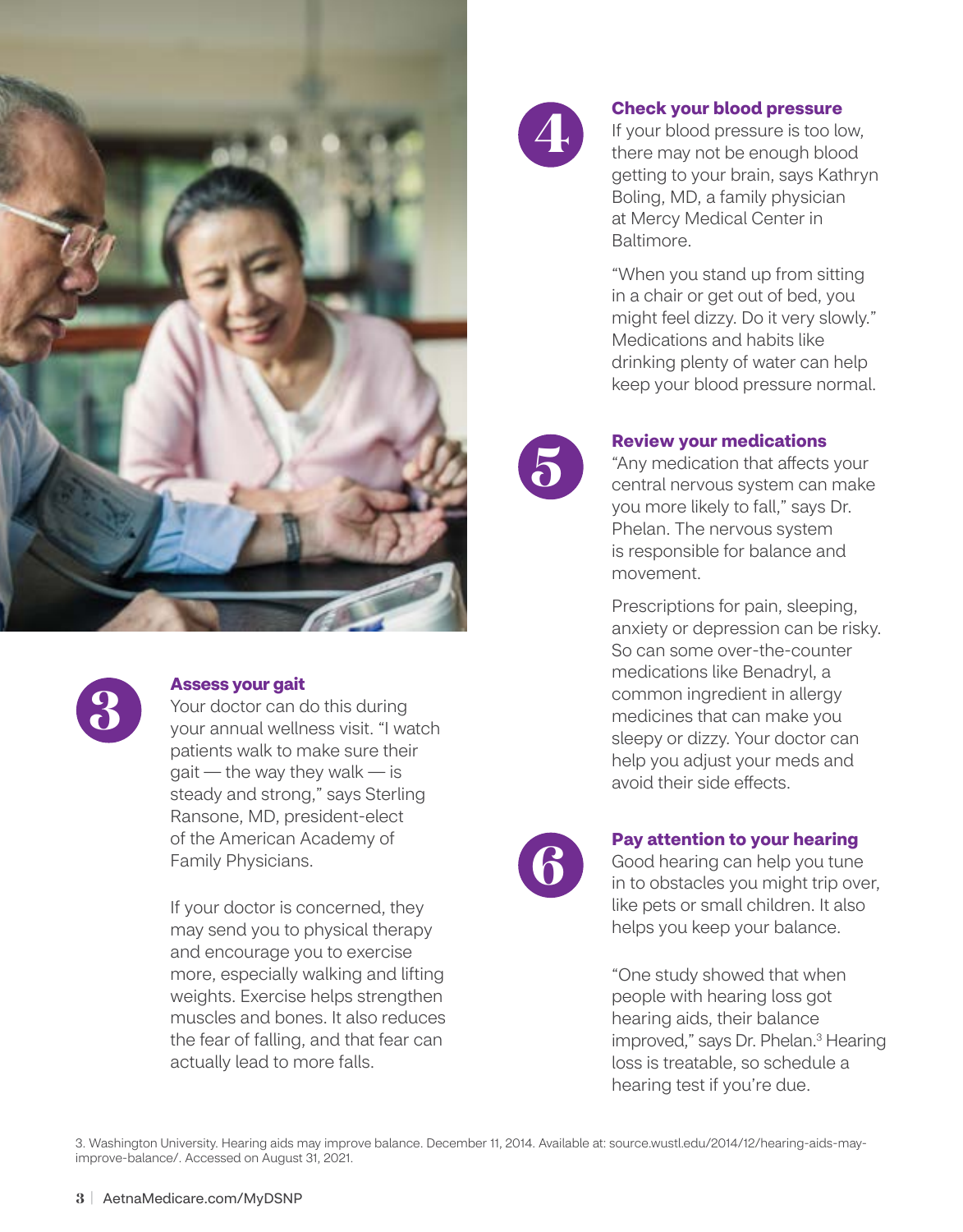# **Fall-proof your home**

 $\mathbf{E}$ 

A slip on a bathroom floor. A tumble down the stairs. A trip on a sharp corner. Falls can happen fast and without warning.

The good news: Small changes can make a big difference in ensuring a safe living space. Use this safety guide to injury-proof every room in your home.

### **Bedroom**

- Secure or hide cords that could present a tripping hazard.
- Place reachable lamps and light switches near seating areas.
- Secure or remove loose rugs.

### **Bathroom**

- Use nonslip bathmats.
- Install railings and grab bars.
- Buy a raised, padded toilet seat with handles.

### **Living room**

- Brighten up low-lit areas with nightlights or floor lamps.
- Ensure armrests are sturdy enough to handle your weight as you stand.

### **Kitchen**

- Move the heaviest and most used kitchen items to the lowest shelves.
- Invest in a "grabber" device to extend your reach.
- If you use a stool, make sure it's the heavy-duty kind with a strong center of gravity.
- Sit at a table to prep foods.

**Brace yourself** 

 $\overline{\text{OO}}$ 

**Place "braceable" objects, like a sturdy armchair, in all rooms. Dizziness upon standing is a leading cause of fainting.4** 

- **Outdoor walkways**  • Put nonskid treads
- on steps.
- Install motion-sensitive lighting.
- Clear clutter from the ground and walkways.

4. Johns Hopkins Medicine. Syncope (fainting). Available at: [hopkinsmedicine.org/health/conditions-and-diseases/syncope-fainting.](http://hopkinsmedicine.org/health/conditions-and-diseases/syncope-fainting) Accessed August 31, 2021.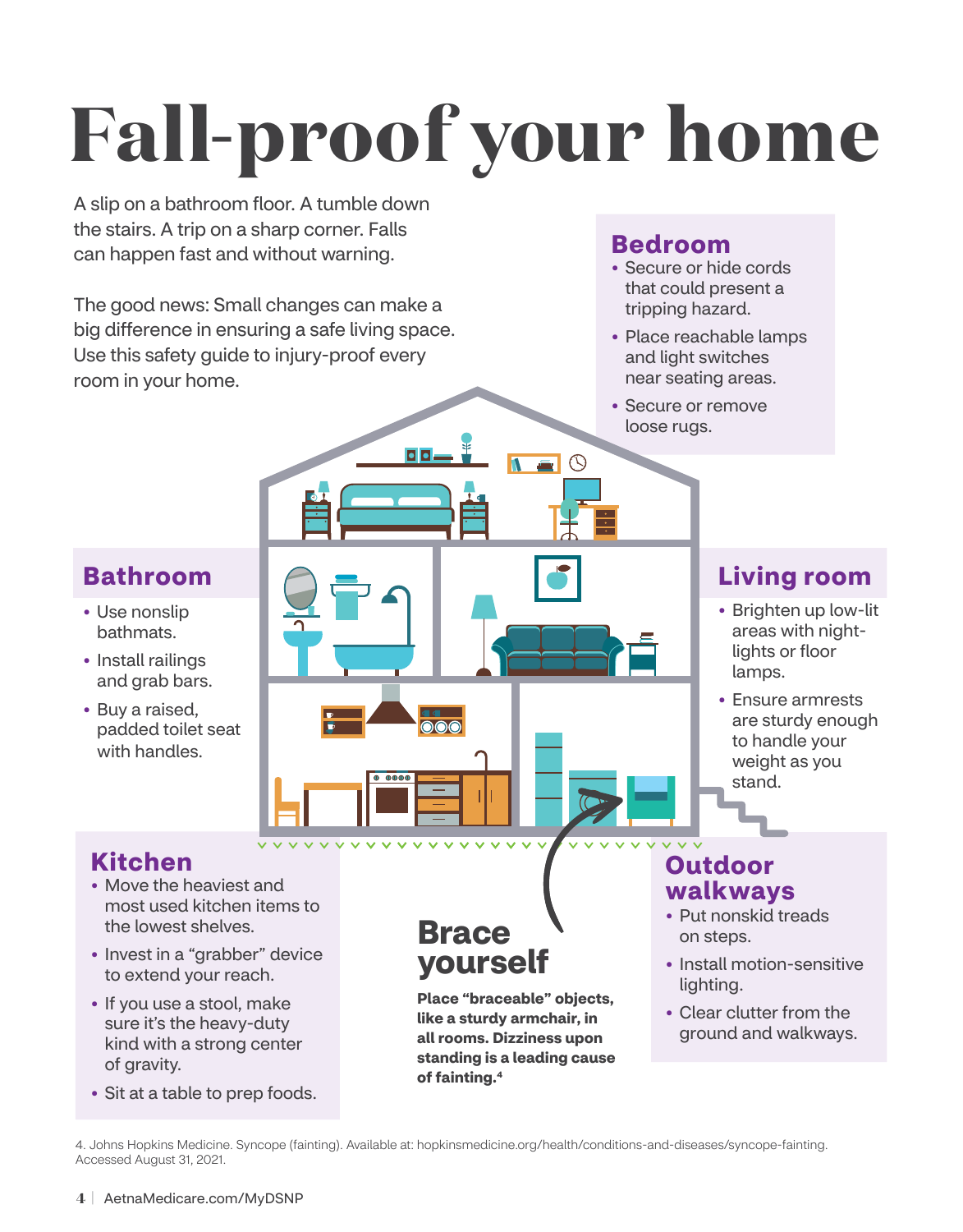# **3 moves for better balance**

"As we get older, our muscle density and elasticity diminish," says Len Glassman, CPT, a master-level personal trainer in Garwood, New Jersey. That can affect balance and lead to a fall. But you can help prevent this by regularly performing exercises that can help you stay strong and nimble. To get started, try adding these moves to your routine.

## **Bird dog**

**1** 

**Why it works:** This exercise strengthens both your core and hip muscles, which are key for stability, says Ryan Glatt, MS, a certified personal trainer at the Pacific Neuroscience Institute in Santa Monica, California.

**1.** Kneel on an exercise mat or carpet with your knees and feet hip-width apart and your hands on the floor. Your hands should be under your shoulders, fingers facing forward.

**2.** Raise your right arm and left leg, keeping your shoulders and hips parallel to the floor. Tighten your stomach muscles so that your spine stays in a neutral position.

**3.** Lower yourself back to your starting position, then repeat on the opposite side.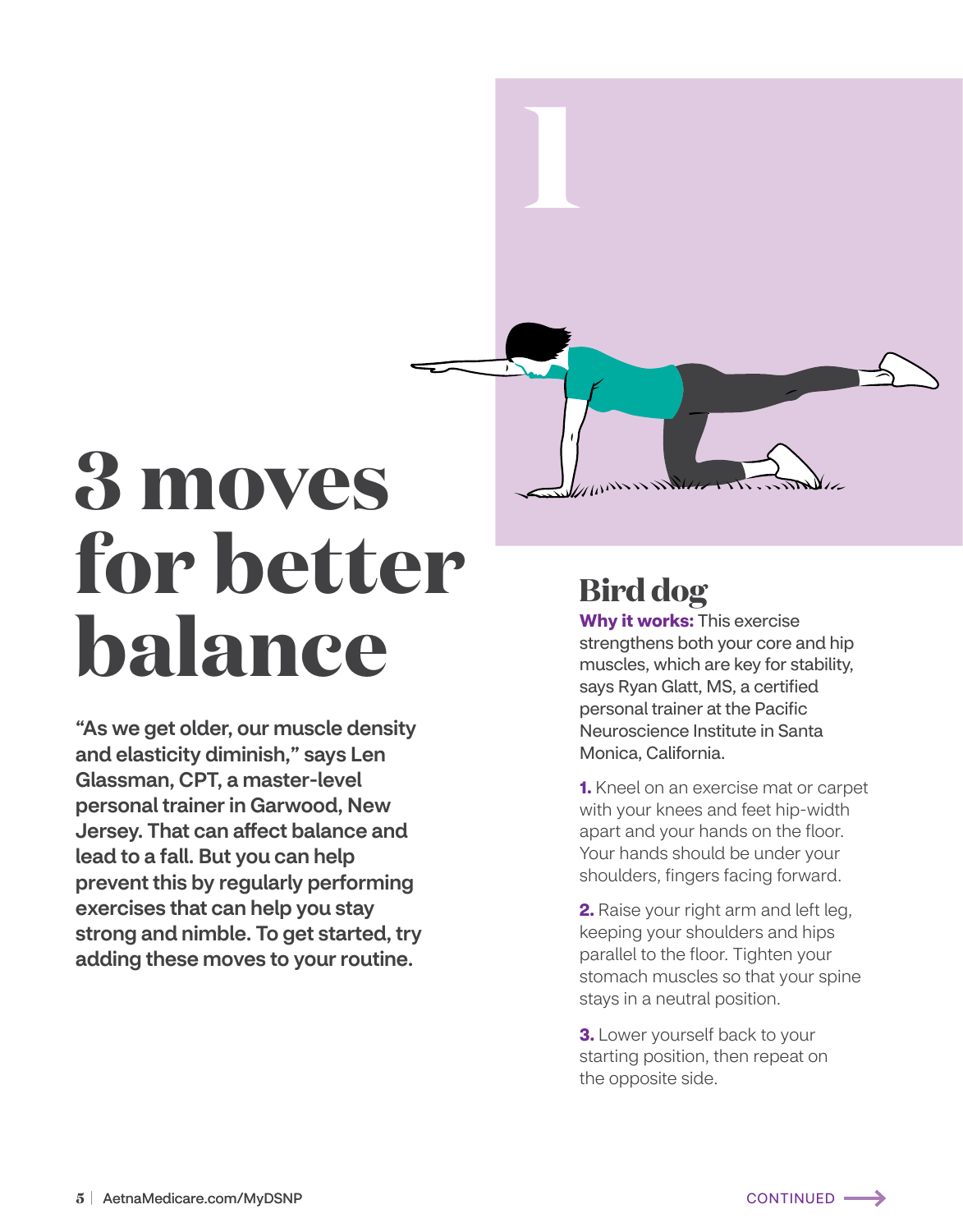

## **One-legged stand**

**Why it works:** This move builds balance by strengthening your lower-body and core muscles.

**1.** Hold on to a kitchen counter or the back of a chair. If you can balance for 60 seconds on each leg, move on to the next step. If you can't, continue to practice until you can.

**2.** Stand on one leg and fold your arms across your chest for as long as you can. It's a good idea to start with 10 seconds, then add 10 seconds at a time until you reach 60 seconds.

**3.** Stand on one leg and hold your arms out to the sides. Work your way up to 60 seconds on each leg.

**4.** Stand on one leg and fold your arms across your chest with your eyes closed. Work up to 60 seconds.

## **Heel-to-toe raise**

**3** 

**Why it works:** You'll improve your dynamic balance with this exercise, which is your balance while moving, says Glatt. It also strengthens your calf muscles, which help you stay upright. "It's a good idea to have a wall behind you in case you fall backwards," says Glatt.

**1.** Stand with your feet a few inches apart, your hands on a counter or chair in front of you.

**2.** Raise your heels off the floor, keeping your knees straight. Hold for about 6 seconds, then lower your heels back down to the floor. Repeat 8 to 12 times.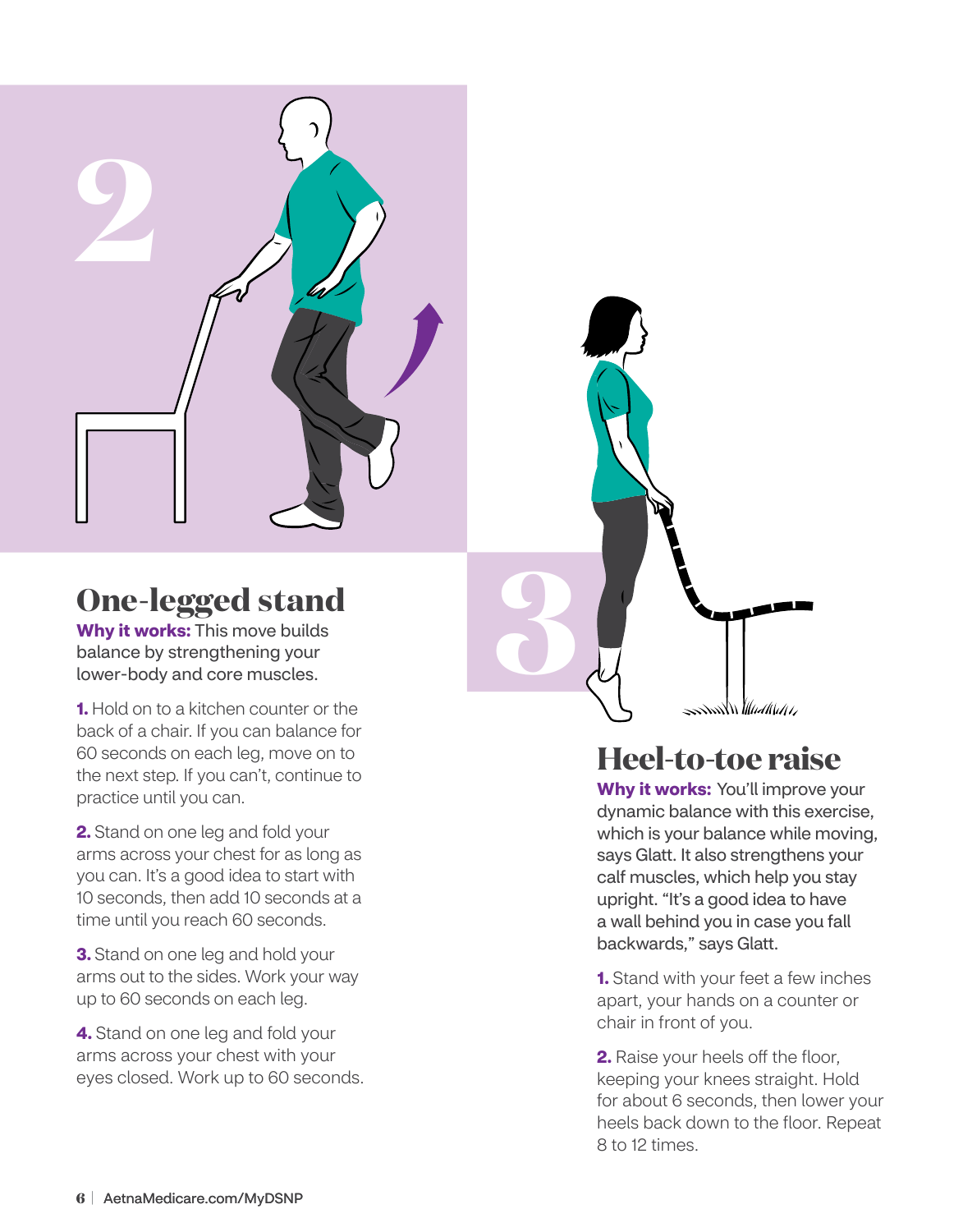

## **Power up your supper**

There's no such thing as a "superfood" everybody needs lots of different nutrients to stay healthy. But some foods are super important to keep your muscles and bones strong and help prevent falls. Try this simple, delicious recipe made with key ingredients to stay on your feet and on the go.

## **Easy dinner nachos**

Tex-Mex just the way you like it — only better. Made with lean beef and refried beans, these nachos are a great source of leucine, which helps build and repair muscles. Bonus: They're topped with calcium-rich, bone-healthy cheese. The stronger your bones, the lower your risk of a break if you do fall.

### SERVES: 8 PREP TIME: 20 minutes

### TOTAL TIME: 55 minutes

- ½ onion, diced
- 1 lb. lean ground beef
- 1 clove garlic, minced
- 2 tsp. taco seasoning
- 2 (16 oz.) cans refried beans
- 1 (4.5 oz.) can chopped green chilies
- 1¼ cups shredded cheese, like a Mexican blend
- ¾ cup mild salsa
- 1 (13 oz.) bag tortilla chips

Heat oven to 350 degrees. In a medium skillet over medium heat, heat 1/<sub>3</sub> cup water. Cook onion, stirring occasionally until it begins to soften, about 3 minutes. Add ground beef, garlic and taco

seasoning, stirring to break up clumps of meat. Cook until meat is browned, about 5 minutes. Turn off heat and set aside.

Spread refried beans onto bottom of 9"x13" baking dish. Top with meat mixture. Sprinkle green chilies and cheese on top of meat mixture. Dot surface with salsa.

Bake until thoroughly warmed and cheese is melted, around 12 minutes. Serve family-style with chips and more salsa.

NUTRITION INFO PER SERVING: 462 calories, 21 g fat, 29 g protein, 40 g carbs, 783 mg sodium